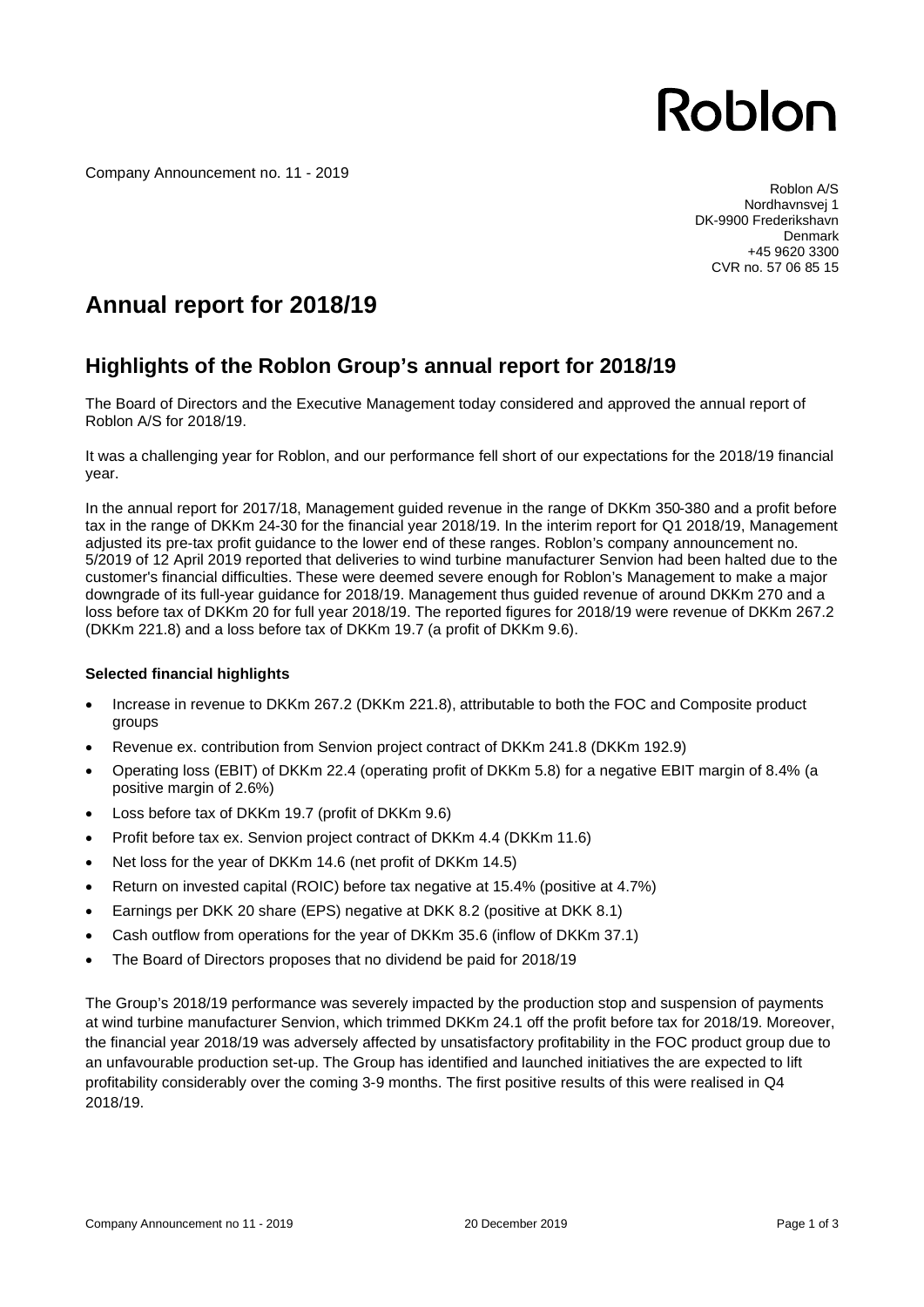# Roblon

#### **Senvion**

Over the past six months, Roblon has sought to secure payment of its claims. During this period, Roblon has been in dialogue with Senvion and, as a result, Senvion acknowledged parts of Roblon's claim equivalent to USDm 3.6, provided that Roblon refrains from taking further legal action.

On 21 October 2019, Senvion issued a press release announcing that wind turbine manufacturer Siemens Gamesa Renewable Energy had signed a conditional agreement to acquire selected European assets from Senvion, including its blade facility in Portugal, Ria Blades. According to Senvion, the transaction is expected to close before the end of 2019, subject to regulatory approval.

On 20 December 2019, Roblon and Senvion have entered into a conditional settlement agreement with respect to Roblon's claim. In accordance with this agreement, the project contract will be terminated with immediate effect and the parties' respective obligations under the contract will be cancelled. Furthermore, the parties have agreed that Senvion will pay Roblon USDm 6.6 (approx. DKKm 43). The settlement amount is due for payment shortly after the closing of SGRE's conditional acquisition of Ria Blades and selected European assets from Senvion. SGRE's conditional acquisition is expected to be completed in Q1 2020.

Roblon has not had an opportunity to meet with the new owners of Ria Blades and the divested parts of the Senvion Group to learn about their plans for the acquisition. Whether business relations can be resumed under the new ownership has yet to be determined.

#### **Outlook for 2019/20**

**Guidance** 

Guidance for 2019/20:

- Revenue in the DKKm 260-280 range (DKKm 267.2; DKKm 241.8 ex. Senvion)
- Profit before tax in the DKKm 20-25 range (loss of DKKm 19.7; profit of DKKm 4.4 ex. Senvion)

The Group's 2019/20 revenue is expected to grow compared with 2018/19, mainly for the FOC product group. This forecast is substantiated by market growth in the FOC industry segment.

Profit before tax for 2019/20 is expected to be favourably affected by changes in product mix and expected improved productivity in the FOC product group.

#### Foreign exchange forecast

The Group primarily operates in two foreign currencies; USD and EUR.

The forecast for 2019/20 is based on the following foreign exchange assumptions:

Expected exchange rate for 2019/20

USD/DKK 650

EUR/DKK 745